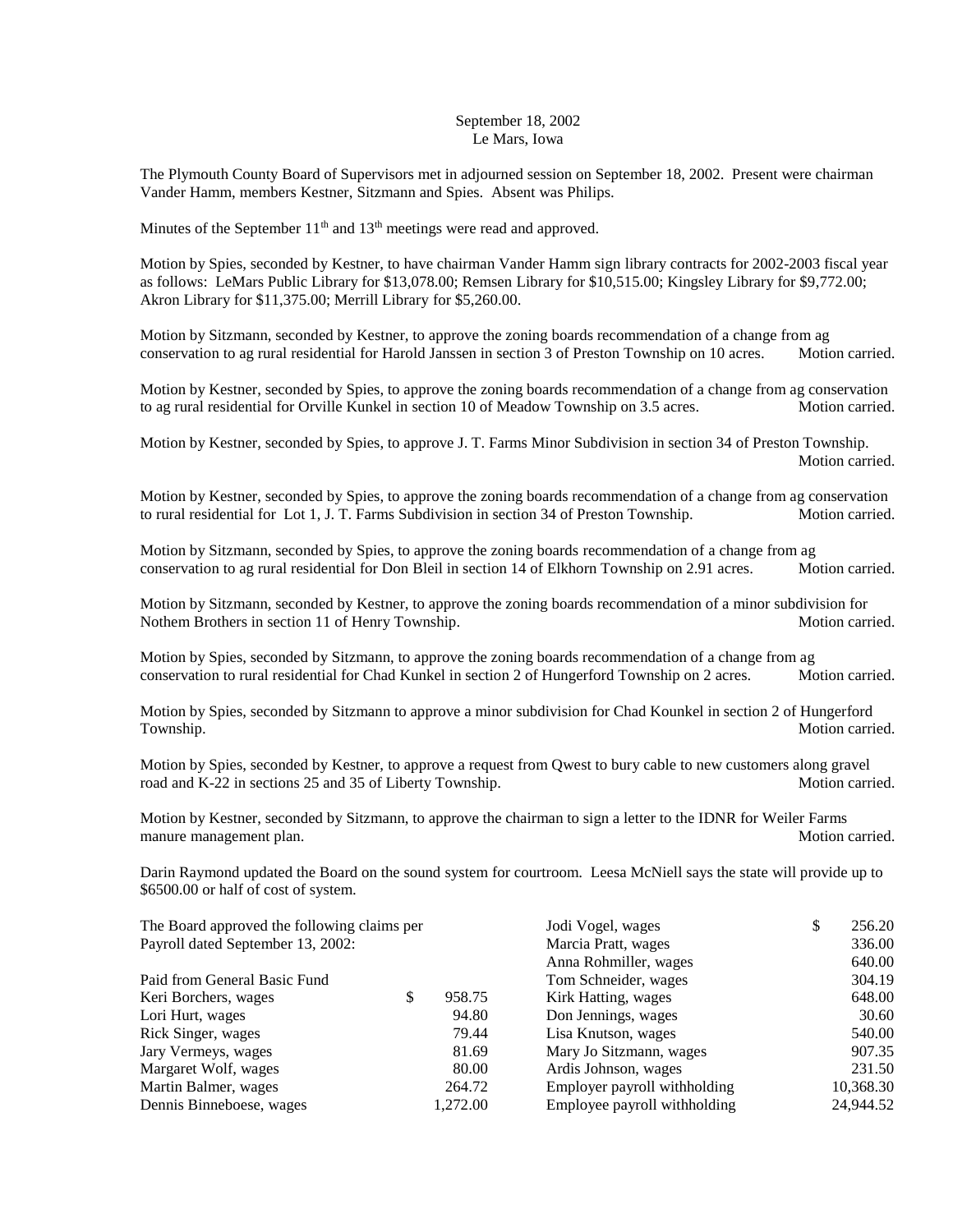| Paid from MH-DD Services Fund               |              | James Bogenrief, election worker         | \$<br>60.13  |
|---------------------------------------------|--------------|------------------------------------------|--------------|
| Employer payroll withholding                | \$<br>174.72 | Janice Bolte, election worker            | 60.13        |
| Employee payroll withholding                | 384.28       | Inez Borchers, election worker           | 61.75        |
|                                             |              | Shirley Brewer, election worker          | 58.50        |
| Paid from Rural Services Basic Fund         |              | Fay Buss, election worker                | 61.75        |
| C Gordon Greene, wages                      | \$<br>443.84 | Betsy Chilton, mileage, meal @ meeting   | 116.14       |
| Alan Lucken, wages                          | 327.16       | Rosemary Christensen, election worker    | 65.00        |
| Employer payroll withholding                | 103.31       | Martha Dale, election worker             | 65.00        |
| Employee payroll withholding                | 132.44       | Jeannine Downing, election worker        | 61.75        |
|                                             |              | Fidlar Doubleday, election supplies      | 358.56       |
| Paid from Secondary Road Fund               |              | Barbette Grimm, election worker          | 65.00        |
| Ken Ahlers, wages                           | \$<br>515.89 | Helen Hagan, election worker             | 73.50        |
| Roye Beene, wages                           | 388.16       | Evelyn Harrison, election worker         | 65.00        |
| Craig Christmann, wages                     | 89.72        | Ardis Hartmann, election worker          | 65.00        |
| David Erdmann, wages                        | 812.50       | Hotel/Gateway Center, education expense  | 82.95        |
| Paul Galles, wages                          | 67.29        | Joan Johnson, election worker            | 72.13        |
| Lauren Grubb, wages                         | 347.67       | Marion Kilstromn, election worker        | 93.80        |
| Kurt Haage, wages                           | 44.86        | Elaine Klingensmith, election worker     | 58.50        |
| Charles Hahn, wages                         | 168.23       | Donald Konopasek, election worker        | 61.75        |
| Terry Hodgson, wages                        | 95.40        | Bernice Koopman, election worker         | 68.25        |
| Arnold Meister, wages                       | 364.16       | Joann Kots, election worker              | 65.00        |
| Dick Milne, wages                           | 104.00       | Audrey Kurth, election worker            | 8.13         |
| Dan Ruhland, wages                          | 1,240.20     | Mildred Kurtz, election worker           | 58.50        |
| Darrell Sitzmann, wages                     | 403.74       | Joyce Langel, election worker            | 61.75        |
| Gaylen Spink, wages                         | 500.85       | Coleen Larsen, election worker           | 58.50        |
| Nathan Summerside, wages                    | 520.00       | Virginia Leekley, election worker        | 80.00        |
| Eldo Bollmeyer, wages                       | 879.99       | LeMars Daily Sentinel, election ballot   | 75.92        |
| Larry Ruhland, wages                        | 1,079.02     | LeMars Postmaster, postage for ballots   | 300.00       |
| Employer payroll withholding                | 8,438.92     | Dorothy Lubben, election worker          | 63.00        |
| Employee payroll withholding                | 21,453.66    | Arlene McHale, election worker           | 61.75        |
|                                             |              | McLeod USA, phone service                | 13.94        |
| Paid from Local Emergency Management        |              | K. Kae Meyer, election day mileage/meal  | 32.83        |
| Employer payroll withholding                | \$<br>83.75  | Deloris Milbrodt, election worker        | 65.00        |
| Employee payroll withholding                | 124.23       | Twylia Miller, election worker           | 61.75        |
|                                             |              | Bernice Nafe, election worker            | 58.50        |
| Paid from Co Assessor Agency Fund           |              | Office Systems, copier contract          | 57.00        |
| Employer payroll withholding                | \$<br>902.28 | Remsen Bell Enterprise, proceed, report  | 178.10       |
| Employee payroll withholding                | 2,439.76     | Mark Schroeder, election worker          | 61.75        |
|                                             |              | Solutions, education expense             | 70.00        |
| The Board approved the following claims per |              | Standard Office, supplies                | 5.80         |
| Warrant register dated September 18, 2002:  |              | Dorothy Struve, election worker          | 68.10        |
|                                             |              | Joyce Treinen, election worker           | 61.75        |
| <b>GENERAL BASIC</b>                        |              | Delores Westhoff, election worker        | 77.35        |
| Board of Supervisors                        |              | Joyce Willer, election worker            | 63.00        |
| Akron Register-Tribune, proceed, reports \$ | 306.46       |                                          |              |
| LeMars Daily Sentinel, proceed              | 641.78       | Treasurer                                |              |
| McLeod USA, phone service                   | 10.92        | Allied Document, renewals, postage       | \$<br>584.71 |
| Remsen Bell Enterprise, proceed, reports    | 769.40       | LeMars Bank & Trust, ach charge          | 10.00        |
|                                             |              | McLeod USA, phone service                | 40.33        |
| Auditor                                     |              | Standard Office, supplies                | 40.73        |
| Margaret Adler, election worker             | \$<br>8.13   |                                          |              |
| Sharyn Ahmann, election worker              | 73.75        | <b>County Attorney</b>                   |              |
| Geraldine Ahrendsen, election worker        | 61.75        | A-1 Court Reporting, depositions         | \$<br>214.50 |
| Donald & Shirley Banks, election worker     | 65.00        | Kay Bohnenkamp, phone cord               | 5.64         |
| Leona Becker, election worker               | 61.75        | Kris Callahan, mileage, meals @ training | 145.10       |
| Harold Binneboese, election worker          | 79.40        | <b>Cassel Court Reporting, statement</b> | 994.95       |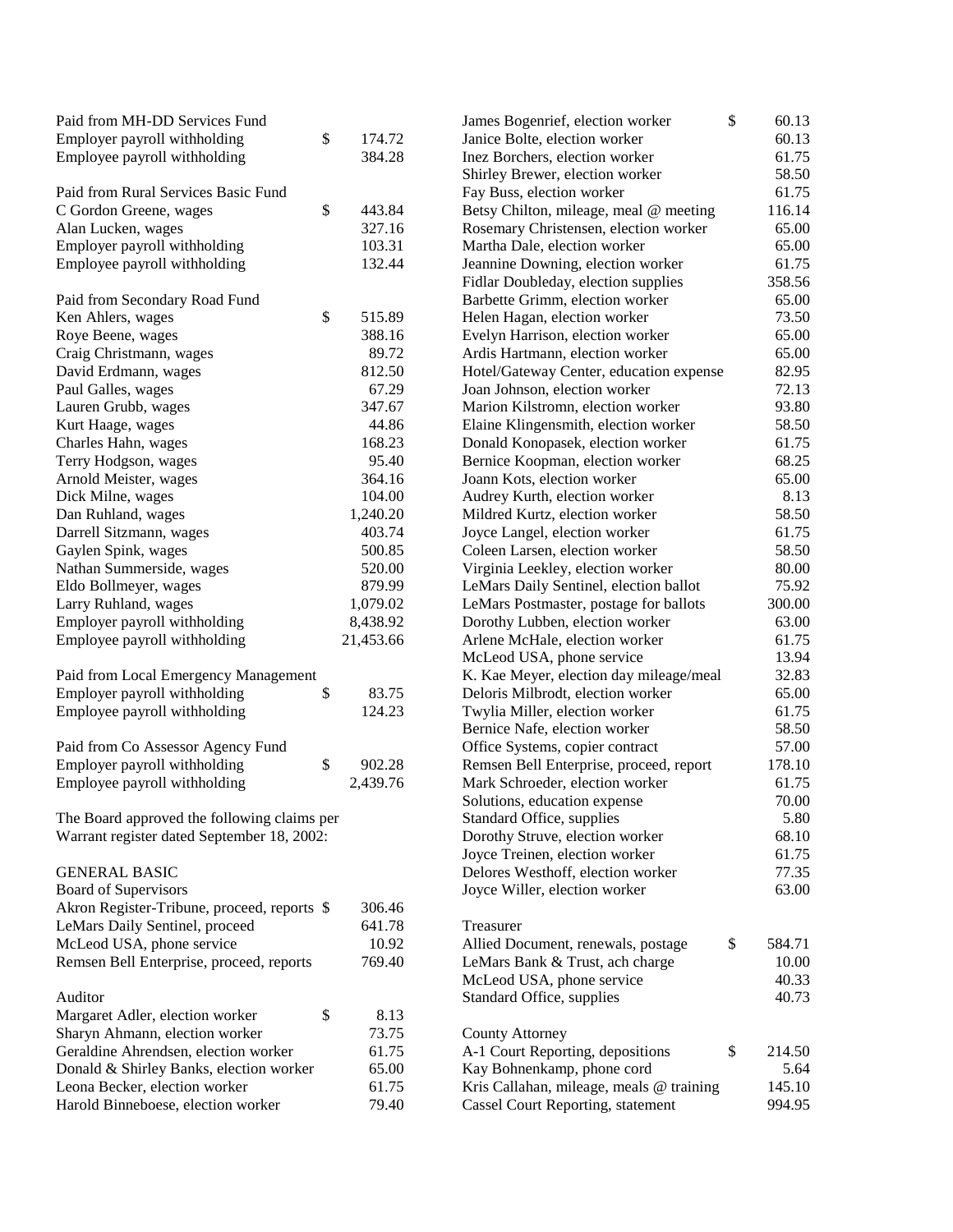| Des Moines Stamp, stamp                   | \$<br>13.85 | Standard Office, supplies                 | \$<br>35.98  |
|-------------------------------------------|-------------|-------------------------------------------|--------------|
| McLeod USA, phone service                 | 82.23       | Verizon Wireless, phone service           | 76.02        |
| Office Systems, copy machine              | 8,170.00    | Vern Anderson Equipment, parts            | 207.66       |
| Carolyn Plueger, depositions              | 603.30      | Wells, CDRW drive                         | 142.00       |
| Darin Raymond, supplies, meals, mileage   | 364.43      |                                           |              |
| Standard Office, supplies                 | 137.90      | Weed Commission                           |              |
| Mark Sturgeon, transcript                 | 5.50        | Dirk's Motor, service                     | \$<br>19.60  |
| Verizon Wireless, phone service           | 40.86       | Fimco Inc, parts                          | 560.69       |
|                                           |             | Schaben Industries, parts                 | 387.01       |
| Sheriff                                   |             |                                           |              |
| Amoco Oil, fuel                           | \$<br>82.42 | <b>Human Services</b>                     |              |
| Bomgaars, dog training program            | 46.87       | Arch Wireless, pager service              | \$<br>59.39  |
| Branum Oil, fuel & service                | 133.10      | Chemical Sanitizing, paper products       | 97.18        |
| Car-Go-Express, fuel                      | 40.00       | Computer Service, maintenance for printer | 158.00       |
| Farmers Coop, fuel                        | 233.76      | Francotyp-Postalia, meter rent            | 393.00       |
| Fuel'N'More, fuel                         | 1,082.00    | Standard Office, repair equipment         | 47.33        |
| Jack's Uniforms, clothing & equipment     | 257.30      | Van's Sanitation, garbage pick up         | 66.86        |
| LeMars Body Shop, repairs                 | 460.00      |                                           |              |
| LeMars Ford Mercury, service, repairs     | 57.75       | <b>Correctional Services</b>              |              |
|                                           |             |                                           |              |
| M & D Inc, fuel                           | 108.75      | Des Moines Register, subscription         | \$<br>93.60  |
| Mike Clarey Enterprises, maintenance      | 116.00      | Family Pharmacy, inmate meds              | 155.16       |
| Mike's Inc, fuel                          | 95.26       | Fareway, jail provisions                  | 47.12        |
| Mobile Vision, repairs                    | 105.00      | Floyd Valley Hospital, jail provisions    | 17.25        |
| Motorola, contract                        | 665.70      | HyVee, jail provisions                    | 346.04       |
| Northern Exposure, photo development      | 21.47       | IA Medical/Classification, housing        | 2,441.60     |
| Office Systems, contract                  | 113.45      | Langel's Plbg/Htg, jail repairs           | 57.57        |
| OMB Police Supply, equipment              | 180.88      | LeMars, City of, water & sewer            | 122.45       |
| Ray Allen Mfg, equipment/dog program      | 158.85      | MidAmerican Energy, utilities             | 129.20       |
| Sam's Club, renew membership              | 120.00      | Mike Anthony Plbg/Htg, repairs            | 401.25       |
| Standard Office, supplies                 | 28.99       | O'Brien Co Sheriff, housing               | 385.00       |
| Susemihl's Uptown, service, repairs       | 68.40       | Orange City Hospital, inmate transport    | 838.25       |
|                                           |             | Plymouth Life, jail meals                 | 450.75       |
| Recorder                                  |             |                                           |              |
| Ina Gatts, mileage                        | \$<br>51.60 | <b>District Court</b>                     |              |
| McLeod USA, phone service                 | 20.48       | Ply Co Sheriff, fees                      | \$<br>946.14 |
| Solutions, annual support agreement       | 42.55       |                                           |              |
|                                           |             | Communications                            |              |
| <b>Veterans Affairs</b>                   |             | Dish Network, comm. cntr equipment        | \$<br>48.28  |
| Frontier Communications, phone service \$ | 65.06       | Verizon Wireless, phone service           | 167.99       |
| McLeod USA, phone service                 | 12.91       |                                           |              |
| Standard Office, supplies                 | 30.84       | Courthouse                                |              |
|                                           |             | Aramark Uniform, mats                     | \$<br>212.68 |
| <b>Conservation Board</b>                 |             | Bekins Fire/Safety, parts                 | 103.60       |
| Auto Pride Car Wash, maintenance          | \$<br>5.32  | Betsy Chilton, civil service salary       | 50.00        |
| Bomgaars, parts                           | 485.12      | Frontier Communications, phone service    | 32.41        |
| Branum Oil, repairs                       | 7.50        | Hardware Hank, repair materials           | 205.05       |
| CCPOA, registration                       | 50.00       | LeMars, City of, water & sewer            | 71.21        |
| Fabricators, steel                        | 85.25       | Life Skills, janitorial services          | 1,060.21     |
| Hentges Oil, gas, diesel, fuel            | 1,504.46    | McLeod USA, phone service                 | 18.60        |
| HyVee, chlorine                           | 18.24       | MidAmerican Energy, gas/electric          | 2,107.00     |
| Jack's Uniforms, uniform                  | 63.65       | Rental Sales/Service, power washer        | 77.00        |
| Jim's Hardware, hose fitting              | 1.05        | Simplex Grinnell, service agreement       | 369.50       |
| Northern IA Telephone, phone service      | 134.60      |                                           |              |
| Orange City Sanitation, garbage pick up   | 107.25      | <b>Economic Development</b>               |              |
| Pro Alignment & Tire, service, alignment  | 124.95      | Frontier Communications, phone service \$ | 35.23        |
| Remsen Lumber, lumber, parts              | 112.54      | Gary Tucker, postage, mileage expense     | 274.47       |
|                                           |             |                                           |              |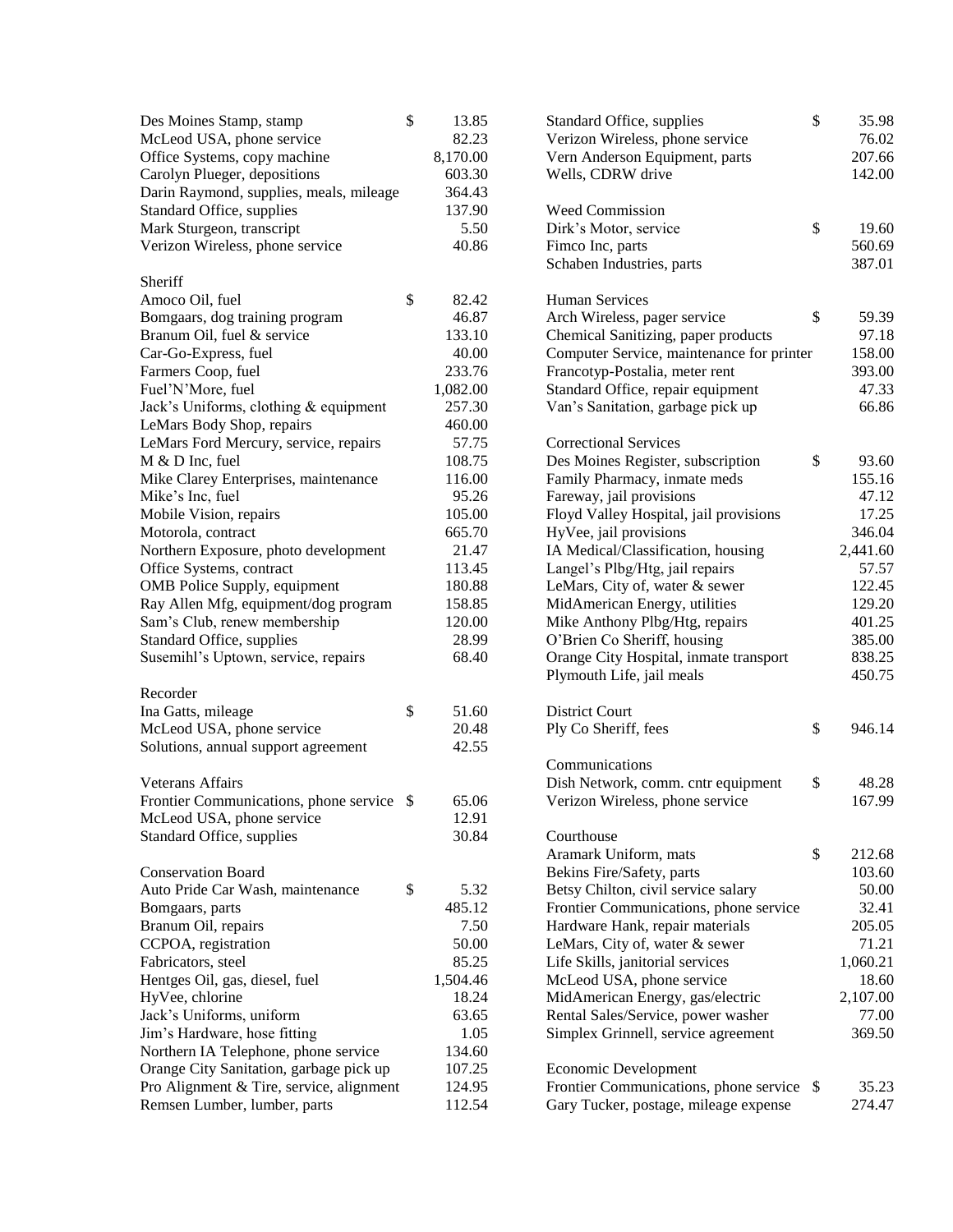| Nondepartmental                                                  |    |           | McLeod USA, phone service                                            | \$<br>8.00     |
|------------------------------------------------------------------|----|-----------|----------------------------------------------------------------------|----------------|
| C.A. Bartolozzi, ins reimb                                       | \$ | 59.36     | Standard Office, paper                                               | 5.60           |
| Kay Bohnenkamp, ins reimb                                        |    | 105.60    |                                                                      |                |
| Elizabeth Brent, ins reimb                                       |    | 233.01    | Nondepartmental                                                      |                |
| DMG-Maximus, cost allocation bill #4                             |    | 334.77    | Ply Co Solid Waste, August hauling                                   | \$<br>5,759.02 |
| Flexible Benefits, claims processing fees                        |    | 60.00     |                                                                      |                |
| Linda Gaumnitz, ins reimb                                        |    | 6.14      | <b>SECONDARY ROAD FUND</b>                                           |                |
| Jolynn Goodchild, ins reimb                                      |    | 50.80     | <b>County Engineer</b>                                               |                |
| Jerry Groenhagen, ins reimb                                      |    | 10.00     | City of Akron, sundry                                                | \$<br>37.06    |
| Doug Harms, ins reimb                                            |    | 70.00     | Ames Baymount, meals & lodging                                       | 65.05          |
| Kara Harpenau, ins reimb                                         |    | 9.00      | Aramark Uniform, sundry                                              | 152.28         |
| Russ Hobson, ins reimb                                           |    | 137.41    | Branum Oil, fuel, gasoline                                           | 569.57         |
| Larry Hoffman, ins reimb                                         |    | 14.09     | C.J. Cooper & Assoc, safety                                          | 145.00         |
| Beverly Hultquist, ins reimb                                     |    | 304.63    | Calhoun-Burns, engineering                                           | 792.65         |
| Lisa Knutson, ins reimb                                          |    | 194.26    | Charlie's' Repair, fuel, gasoline                                    | 426.11         |
| James Lubben, ins reimb                                          |    | 62.40     | Cooperative Gas/Oil, tires & tubes                                   | 816.00         |
| Loren Mosterd, ins reimb                                         |    | 105.02    | Crescent Electric, buildings                                         | 129.89         |
| Sharon Nieman, ins reimb                                         |    | 32.80     | Dirk's Hardware, parts, hardware                                     | 18.58          |
| Brian Reis, ins reimb                                            |    | 31.00     | Electronic Engineering, sundry                                       | 55.00          |
| Jill Renken, ins reimb                                           |    | 23.80     | Farmers Coop, gasoline                                               | 2,287.27       |
| Michelle Ryan, ins reimb                                         |    | 168.26    | Farmers Elevator, gasoline                                           | 142.61         |
| Ron Shuff, ins reimb                                             |    | 45.57     | Force America, parts                                                 | 12.07          |
| Dennis Sohl, ins reimb                                           |    | 92.27     | Frontier Communications, sundry                                      | 222.21         |
| David Vander Hamm. ins reimb                                     |    | 107.80    | Helen Galles, grounds                                                | 100.00         |
| Floyd Waterbury, ins reimb                                       |    | 462.69    | Randy Galles, erosion control                                        | 687.50         |
|                                                                  |    |           | Graves Construction, projects                                        | 132,571.12     |
| MH-DD SERVICES FUND                                              |    |           | Great Plains, filters, parts                                         | 1,704.93       |
| Mental Health Administrator                                      |    |           | Gus Pech, parts                                                      | 16.15          |
| W.E. (Gene) Collins, fees                                        | \$ | 85.00     | Hallett Materials, granular                                          | 35,732.02      |
| Hope Haven, services for 8/02                                    |    | 3,907.60  | Hardware Hank, buildings, parts                                      | 9.47           |
| IA Dept Human Services, services                                 |    | 93,149.60 | Heartland Car Care, tires & tubes                                    | 20.00          |
| Life Skills, services for 8/02                                   |    | 19,243.46 | Hentges Oil, fuel, gasoline, oil                                     | 10,114.96      |
| Mid Step, services for 8/02                                      |    | 1,472.00  | Hickory Tech, sundry                                                 | 79.34          |
| Sharon Nieman, mileage, cell phone                               |    | 59.00     | City of Hinton, sundry                                               | 14.40          |
| Plains Area Mental Hlth, services for 6/02                       |    | 9,131.90  | Brent Hobson, grounds                                                | 440.00         |
| Plymouth Life, services                                          |    | 16,275.80 | Russ Hobson, gasoline, meals, lodging                                | 12.06          |
| Treasurer-State/IA, services                                     |    | 1,057.72  | J & B Construction, granular                                         | 1,290.00       |
| Village NW Unlimited, services for 8/02                          |    | 1,461.00  | J-W Tank Line, diesel fuel                                           | 627.04         |
|                                                                  |    |           | Jim's Hardware, tools, miscellaneous                                 | 15.08          |
| RURAL SERVICES BASIC FUND                                        |    |           | K & R Repair, parts                                                  | 796.46         |
| <b>County Library</b>                                            |    |           | Knoer Truckin', granular                                             | 42,698.71      |
| Akron Public Library, yrly allocation                            | S. | 11,375.00 | Linweld, supplies                                                    | 26.79          |
| Kingsley Public Library, yrly allocation                         |    | 9,772.00  | M & D Inc, gasoline                                                  | 34.72          |
| LeMars Public Library, yrly allocation                           |    | 13,078.00 | Merrill, City of, sundry                                             | 22.51          |
| Merrill Public Library, yrly allocation                          |    | 5,260.00  | Meylor Chiropractic Clinic, safety                                   | 60.00          |
| Remsen Public Library, yrly allocation                           |    | 10,515.00 | MidAmerican Energy, sundry                                           | 104.38         |
|                                                                  |    |           | Midwest Wheel, parts                                                 | 692.33         |
| Sanitarian                                                       |    |           | Mike's Inc, fuel                                                     | 1,158.66       |
| Delores Gloyer, well closing                                     | \$ | 200.00    | Travis Moller, grounds                                               | 180.00         |
|                                                                  |    | 7.07      |                                                                      | 14.40          |
| McLeod USA, phone service<br>Siouxland Dist Hlth, water analysis |    | 310.00    | Northern IA Telephone, sundry<br>Parsons Equipment, batteries, parts | 178.26         |
|                                                                  |    |           |                                                                      | 736.00         |
|                                                                  |    |           | Ply Ready Mix, culverts                                              | 15.00          |
| Zoning                                                           |    |           | Remsen Mfg, supplies                                                 |                |
| JEO, ordinances                                                  | \$ | 75.00     | Remsen, City of, sundry                                              | 44.93          |
| LeMars Daily Sentinel, publications                              |    | 31.05     | Rolling Oil, fuel, gasoline                                          | 1,679.18       |
| Alan Lucken, mileage, postage                                    |    | 130.60    | Schorg's Amoco, fuel, gasoline                                       | 373.63         |